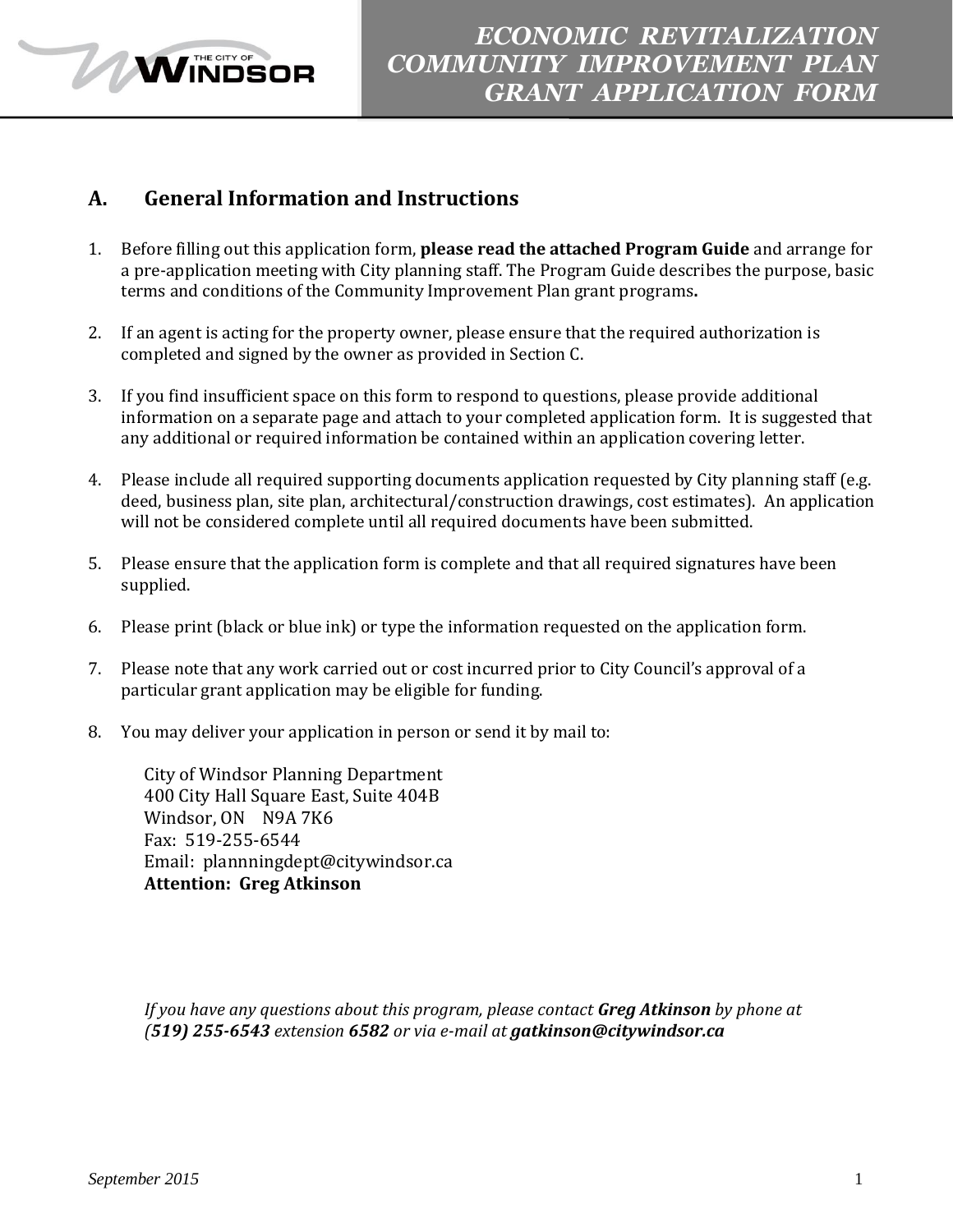

# *ECONOMIC REVITALIZATION COMMUNITY IMPROVEMENT PLAN GRANT APPLICATION FORM*

| --PLEASE PRINT-- |  |
|------------------|--|
|------------------|--|

Application No. **<u>\_\_\_\_\_\_\_\_\_\_\_\_\_\_\_\_\_\_\_\_</u>\_\_\_ (Office Use Only)**

#### **B. Owner Information**

| Name of Registered Property<br>Owner    |      |  |
|-----------------------------------------|------|--|
| Mailing Address of Property<br>Owner    |      |  |
|                                         |      |  |
| Phone:                                  | Fax: |  |
| Email:                                  |      |  |
| Name of Owner's Solicitor<br>(if known) |      |  |
| Mailing Address of Solicitor            |      |  |
|                                         |      |  |
| Phone:                                  | Fax: |  |
| Email:                                  |      |  |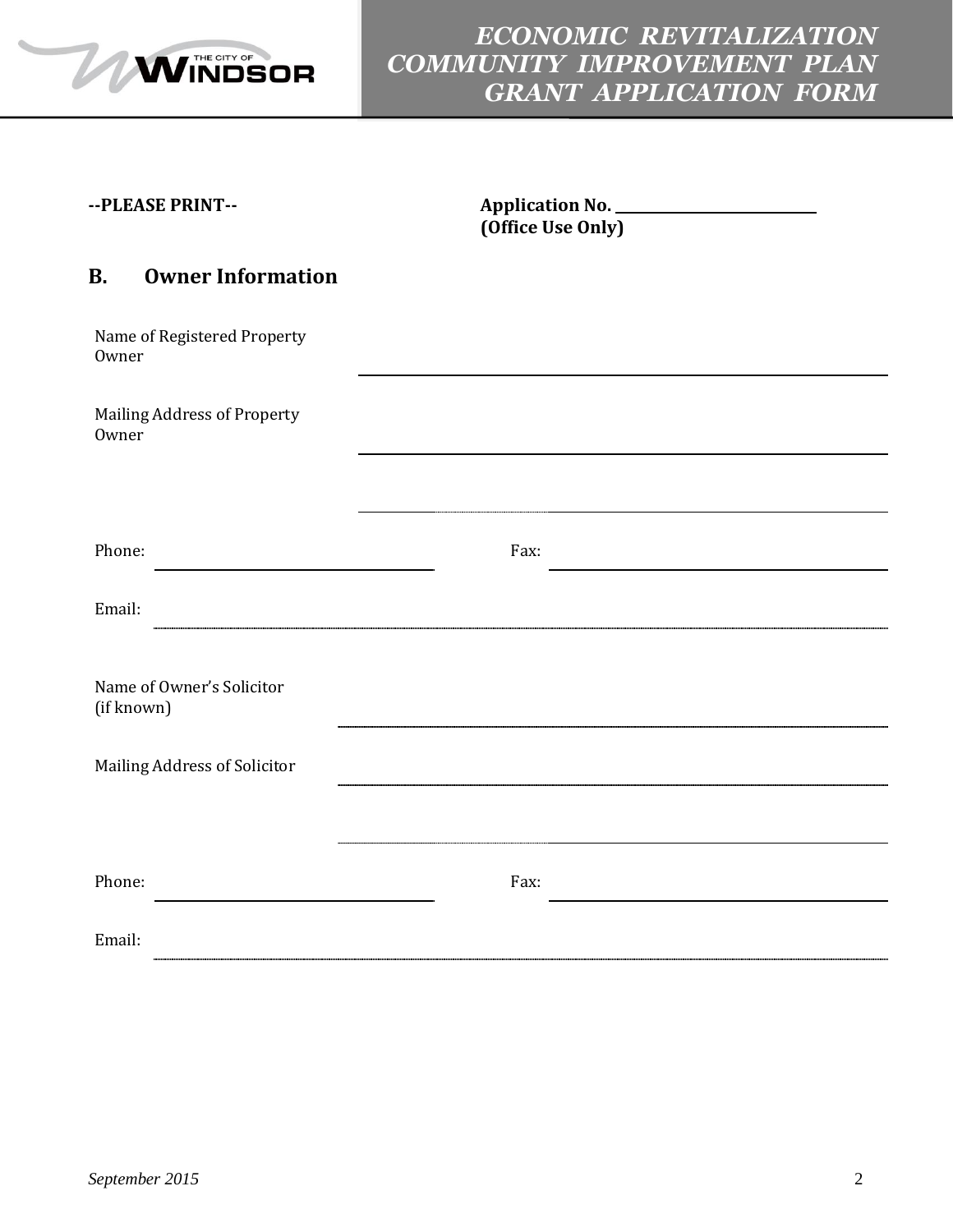

### **C. Agent Authorization and Information**

If the property owner is authorizing an agent to act on his/her behalf in making this application, please complete and sign this section. If an agent is authorized, all correspondence will be sent to the authorized agent. If no agent is authorized, all correspondence will be sent to the property owner.

| I,                                                                                                                          | am the owner of the land that is subject of this application, and |      |                    |  |
|-----------------------------------------------------------------------------------------------------------------------------|-------------------------------------------------------------------|------|--------------------|--|
| I hereby authorize my agent / solicitor                                                                                     |                                                                   |      |                    |  |
| to make this application and to act on my behalf in regard to this application.                                             |                                                                   |      |                    |  |
| Dated at the $\overline{City/Town of}$ , this $\overline{Day}$ of $\overline{Day}$ , $\overline{Month}$ , $\overline{Year}$ |                                                                   |      |                    |  |
|                                                                                                                             |                                                                   |      |                    |  |
| Name of Owner                                                                                                               |                                                                   |      | Signature of Owner |  |
| <b>Agent Information (if applicable)</b>                                                                                    |                                                                   |      |                    |  |
| Name of Agent                                                                                                               |                                                                   |      |                    |  |
| Mailing Address of Agent                                                                                                    |                                                                   |      |                    |  |
|                                                                                                                             |                                                                   |      |                    |  |
| Phone:                                                                                                                      |                                                                   | Fax: |                    |  |
| Email:                                                                                                                      |                                                                   |      |                    |  |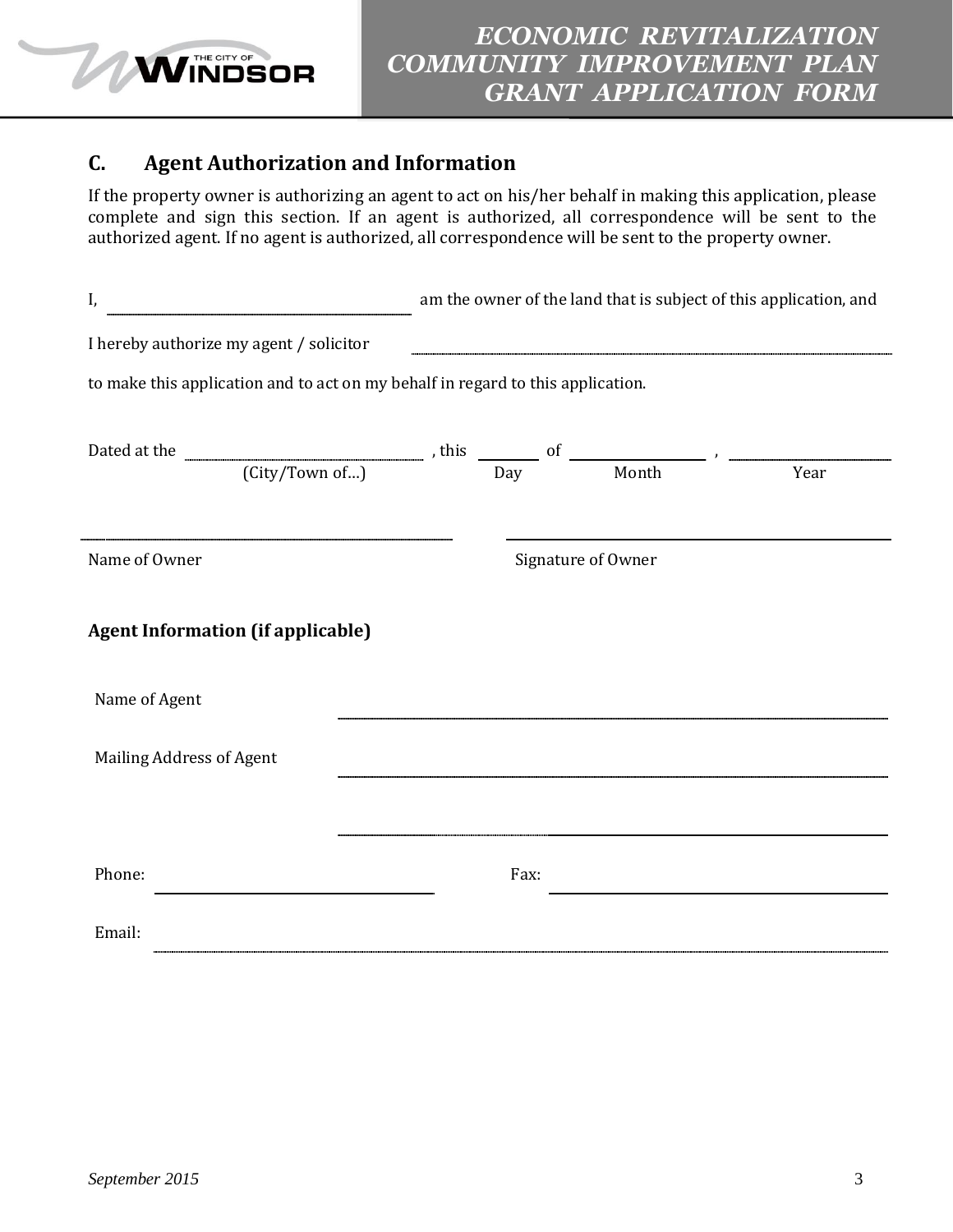

### **D. Property Information**

Municipal Address(es) of Property for which this Application is being submitted

Assessment Roll Number(s)

Legal Description of Property (Lot and Plan Numbers)

Existing Property Use

Previous Property Use(s) – if known

| Are you aware of any known or suspected environmental contamination issues |            |           |
|----------------------------------------------------------------------------|------------|-----------|
| (soil, groundwater) affecting the property?                                | $\Box$ Yes | $\Box$ No |

If yes, please describe any known or suspected environmental contamination (attach any environmental reports, if applicable)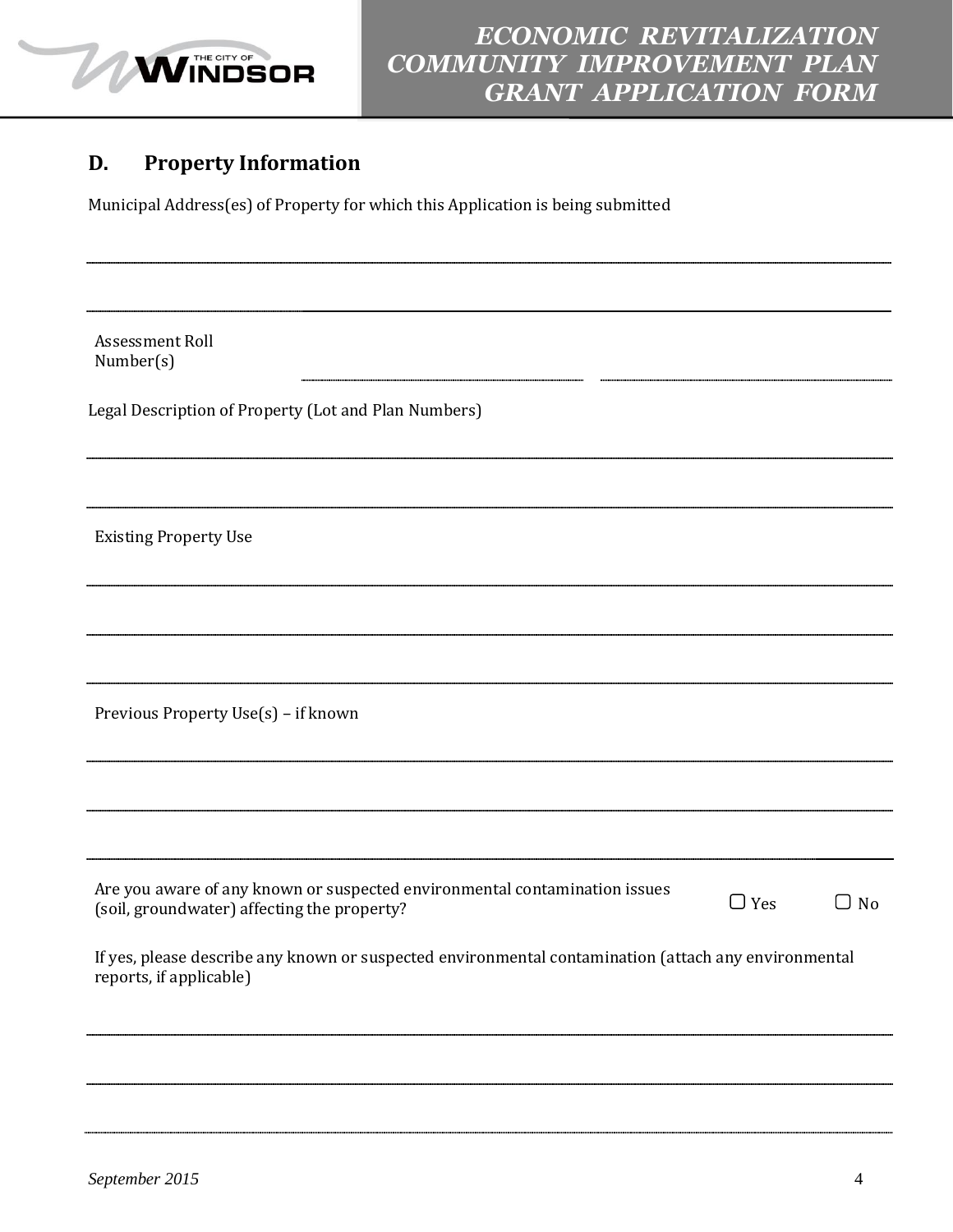

# *ECONOMIC REVITALIZATION COMMUNITY IMPROVEMENT PLAN GRANT APPLICATION FORM*

| Is property designated under the Ontario Heritage Act?                                                                                                             |                |            | $\Box$ Yes        | $\Box$ No                             |                |           |
|--------------------------------------------------------------------------------------------------------------------------------------------------------------------|----------------|------------|-------------------|---------------------------------------|----------------|-----------|
| Are there any outstanding work orders on this property?                                                                                                            |                |            |                   | $\Box$ Yes                            | $\Box$ No      |           |
| Size of Property                                                                                                                                                   |                | (hectares) |                   |                                       |                |           |
| <b>Existing Buildings on Property?</b>                                                                                                                             | $\Box$ Yes     | $\Box$ No  |                   | (If yes, specify building size below) |                |           |
| <b>Building 1</b>                                                                                                                                                  | m <sup>2</sup> |            | <b>Building 2</b> |                                       | m <sup>2</sup> |           |
| <b>Building 3</b>                                                                                                                                                  | m <sup>2</sup> |            | Building 4        |                                       | m <sup>2</sup> |           |
| (Please list all additional buildings on a separate sheet)                                                                                                         |                |            |                   |                                       |                |           |
| Current value assessment<br>\$                                                                                                                                     |                |            |                   |                                       |                |           |
| Current property taxes paid annually<br>\$                                                                                                                         |                |            |                   |                                       |                |           |
| Is this property in tax arrears?                                                                                                                                   |                | $\Box$ Yes | $\Box$ No         |                                       |                |           |
| If yes, specify value of tax arrears<br>\$                                                                                                                         |                |            |                   |                                       |                |           |
| Have tax arrears been cancelled (in whole or in part) on this property under any City<br>program?                                                                  |                |            |                   |                                       | $\Box$ Yes     | $\Box$ No |
| Has or do you anticipate this property will receive grants/loans or other financial<br>$\Box$ Yes<br>assistance from the <b>City</b> under any other City program? |                |            |                   | $\Box$ No                             |                |           |
| If yes, please specify program and amount of financial assistance received/anticipated from the City                                                               |                |            |                   |                                       |                |           |
|                                                                                                                                                                    |                |            |                   |                                       |                |           |
|                                                                                                                                                                    |                |            |                   |                                       |                |           |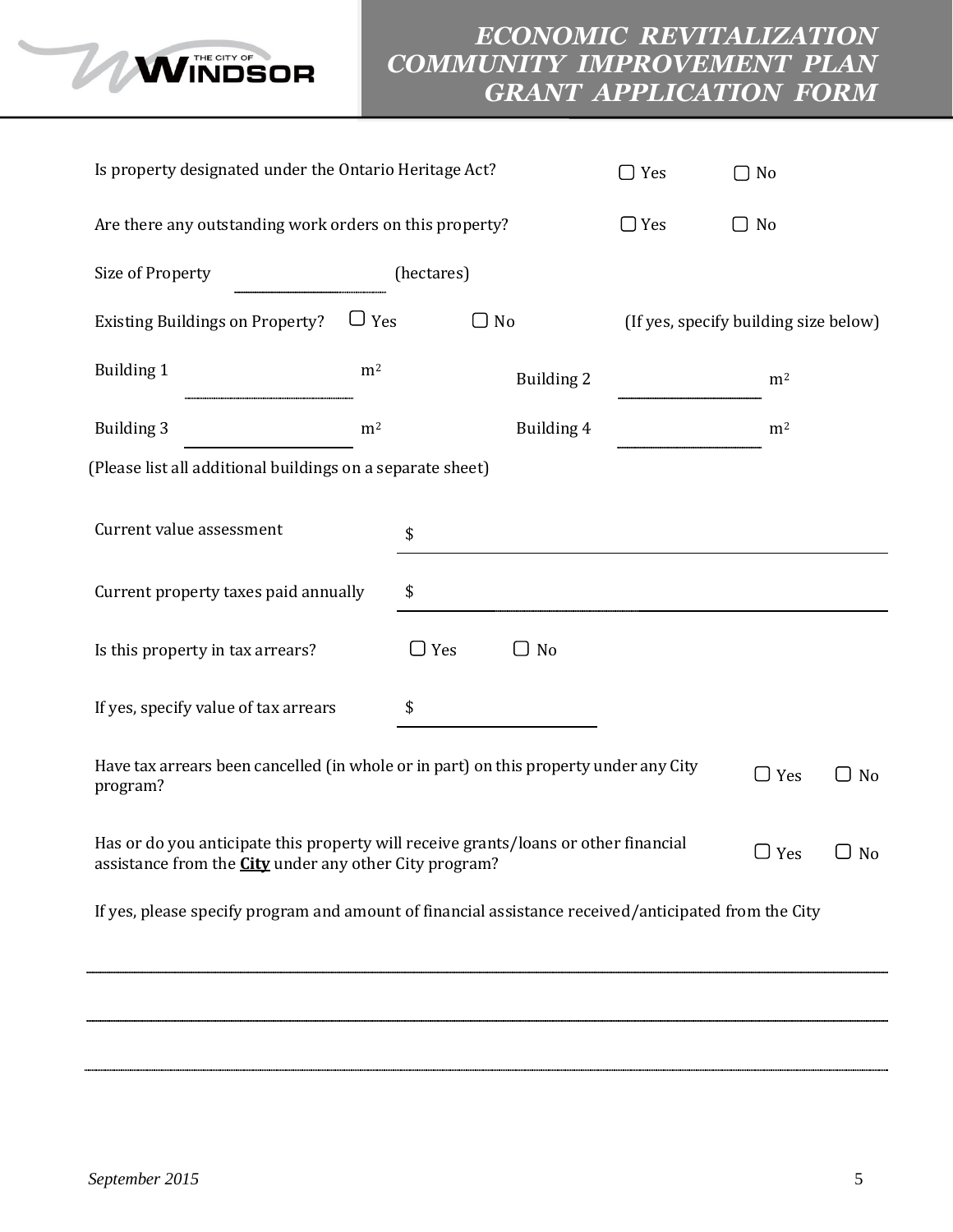### **E. Economic Sector and Employment Information**

**WINDSOR** 

Please indicate (by placing a check mark in the appropriate boxes) which targeted economic sector the business falls within and the uses that are proposed (please refer to the attached program guide for descriptions of uses).

| <b>Sector</b>                    | <b>Proposed Uses</b>                                  |
|----------------------------------|-------------------------------------------------------|
| <b>Creative Industries</b>       | Computer Software Developer Digital and Media Studios |
|                                  | Museums                                               |
|                                  | Performing Arts Facilities                            |
| Health & Life Sciences           | Manufacturing                                         |
|                                  | Research and Development                              |
|                                  | Physician Recruitment                                 |
| Management of Companies and      | Corporate Office                                      |
| Enterprises                      | Head Office                                           |
| Manufacturing                    | All Manufacturing Uses                                |
| <b>Professional Services</b>     | <b>Business Incubator</b>                             |
|                                  | <b>Computer Programming Services</b>                  |
|                                  | <b>Computer Systems Design Services</b>               |
|                                  | <b>Industrial Design Services</b>                     |
|                                  | Research and Development                              |
|                                  | <b>Testing Laboratories</b>                           |
| Renewable and Alternative Energy | <b>Cogeneration Facilities</b>                        |
|                                  | Renewable Energy Power Generation                     |
|                                  | Manufacturing                                         |
|                                  | Research and Development                              |
| Tourism                          | <b>Tourist Attraction</b>                             |
| Warehousing/Logistics            | Warehouse                                             |

Will the business include any accessory use(s) that is not listed above but is incidental, subordinate and exclusively devoted to the uses listed above and will be located on the supordinate and exclusively devoted to the uses listed above and will be located on the  $\Box$  Yes  $\Box$  No same property (e.g. small retail outlet selling goods manufactured on-site)?

If yes, please provide a description of the proposed accessory use(s)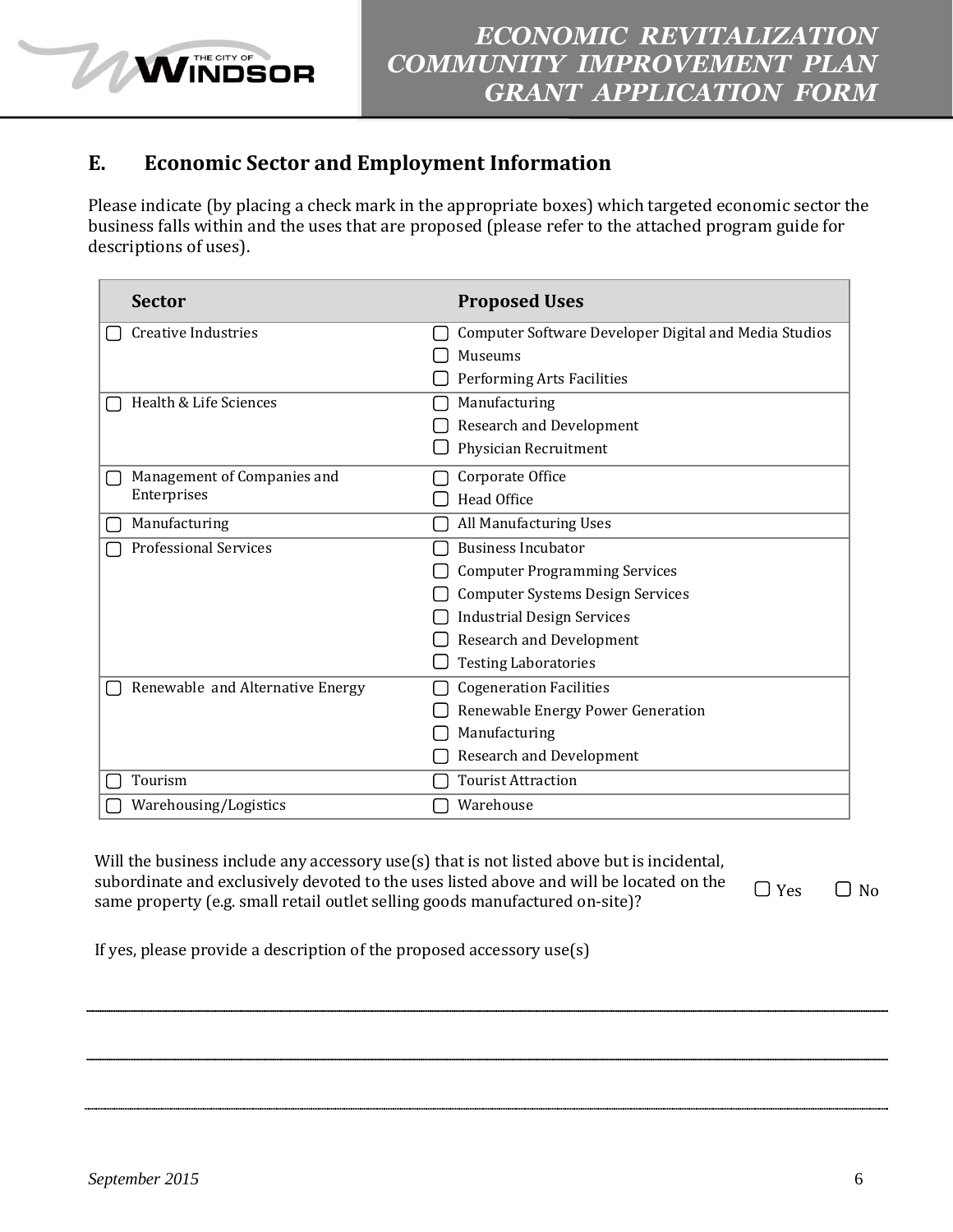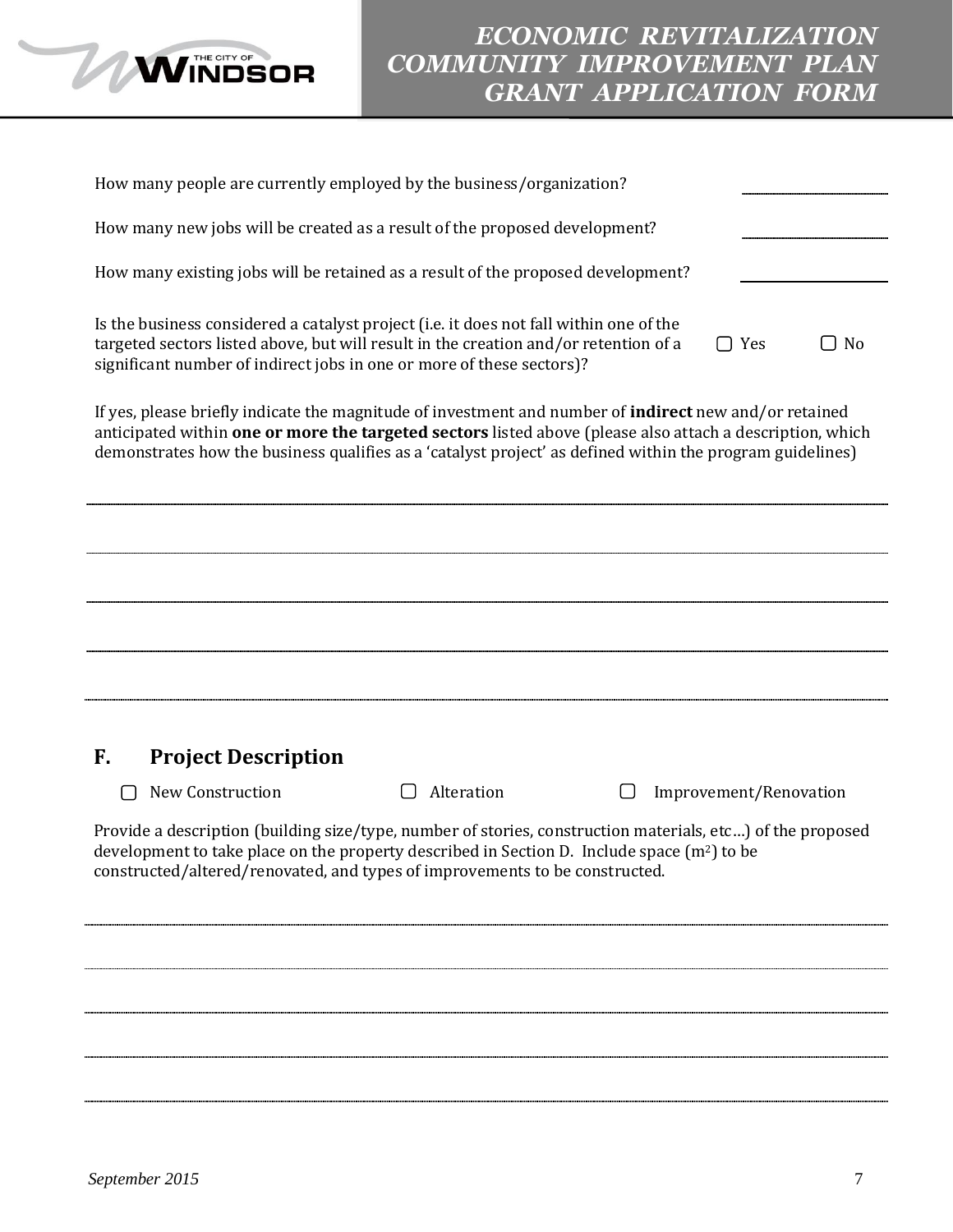

|        | Estimated construction value of the proposed development                          |                   |                      | $\begin{array}{c c c c c c} \hline \textbf{S} & \textbf{S} & \textbf{S} & \textbf{S} & \textbf{S} & \textbf{S} & \textbf{S} & \textbf{S} & \textbf{S} & \textbf{S} & \textbf{S} & \textbf{S} & \textbf{S} & \textbf{S} & \textbf{S} & \textbf{S} & \textbf{S} & \textbf{S} & \textbf{S} & \textbf{S} & \textbf{S} & \textbf{S} & \textbf{S} & \textbf{S} & \textbf{S} & \textbf{S} & \textbf{S} & \textbf{S} & \textbf{$ |
|--------|-----------------------------------------------------------------------------------|-------------------|----------------------|--------------------------------------------------------------------------------------------------------------------------------------------------------------------------------------------------------------------------------------------------------------------------------------------------------------------------------------------------------------------------------------------------------------------------|
|        | Estimated Post-Project Assessment Value of Land and Buildings                     |                   | $\sim$               |                                                                                                                                                                                                                                                                                                                                                                                                                          |
|        | Estimated Demolition Start and End Date (Month/Year)                              | <b>Start Date</b> |                      |                                                                                                                                                                                                                                                                                                                                                                                                                          |
|        | Estimated Construction Start and End Date (Month/Year)                            |                   | Start Date Find Date |                                                                                                                                                                                                                                                                                                                                                                                                                          |
|        | Describe overall use(s) of the property and the type of business to be conducted: |                   |                      |                                                                                                                                                                                                                                                                                                                                                                                                                          |
|        |                                                                                   |                   |                      |                                                                                                                                                                                                                                                                                                                                                                                                                          |
|        |                                                                                   |                   |                      |                                                                                                                                                                                                                                                                                                                                                                                                                          |
|        |                                                                                   |                   |                      |                                                                                                                                                                                                                                                                                                                                                                                                                          |
|        | Proposed Gross Floor Area (GFA):                                                  |                   |                      | (metres)                                                                                                                                                                                                                                                                                                                                                                                                                 |
|        | Where multiple uses are proposed please describe each:                            |                   |                      |                                                                                                                                                                                                                                                                                                                                                                                                                          |
| Use 1: |                                                                                   |                   | Percentage           |                                                                                                                                                                                                                                                                                                                                                                                                                          |
|        |                                                                                   |                   | of GFA               |                                                                                                                                                                                                                                                                                                                                                                                                                          |
|        |                                                                                   |                   |                      |                                                                                                                                                                                                                                                                                                                                                                                                                          |
| Use 2: |                                                                                   |                   |                      |                                                                                                                                                                                                                                                                                                                                                                                                                          |
|        |                                                                                   |                   | Percentage<br>of GFA |                                                                                                                                                                                                                                                                                                                                                                                                                          |
|        |                                                                                   |                   |                      |                                                                                                                                                                                                                                                                                                                                                                                                                          |
|        |                                                                                   |                   |                      |                                                                                                                                                                                                                                                                                                                                                                                                                          |
| Use 3: |                                                                                   |                   |                      |                                                                                                                                                                                                                                                                                                                                                                                                                          |
|        |                                                                                   |                   | Percentage<br>of GFA |                                                                                                                                                                                                                                                                                                                                                                                                                          |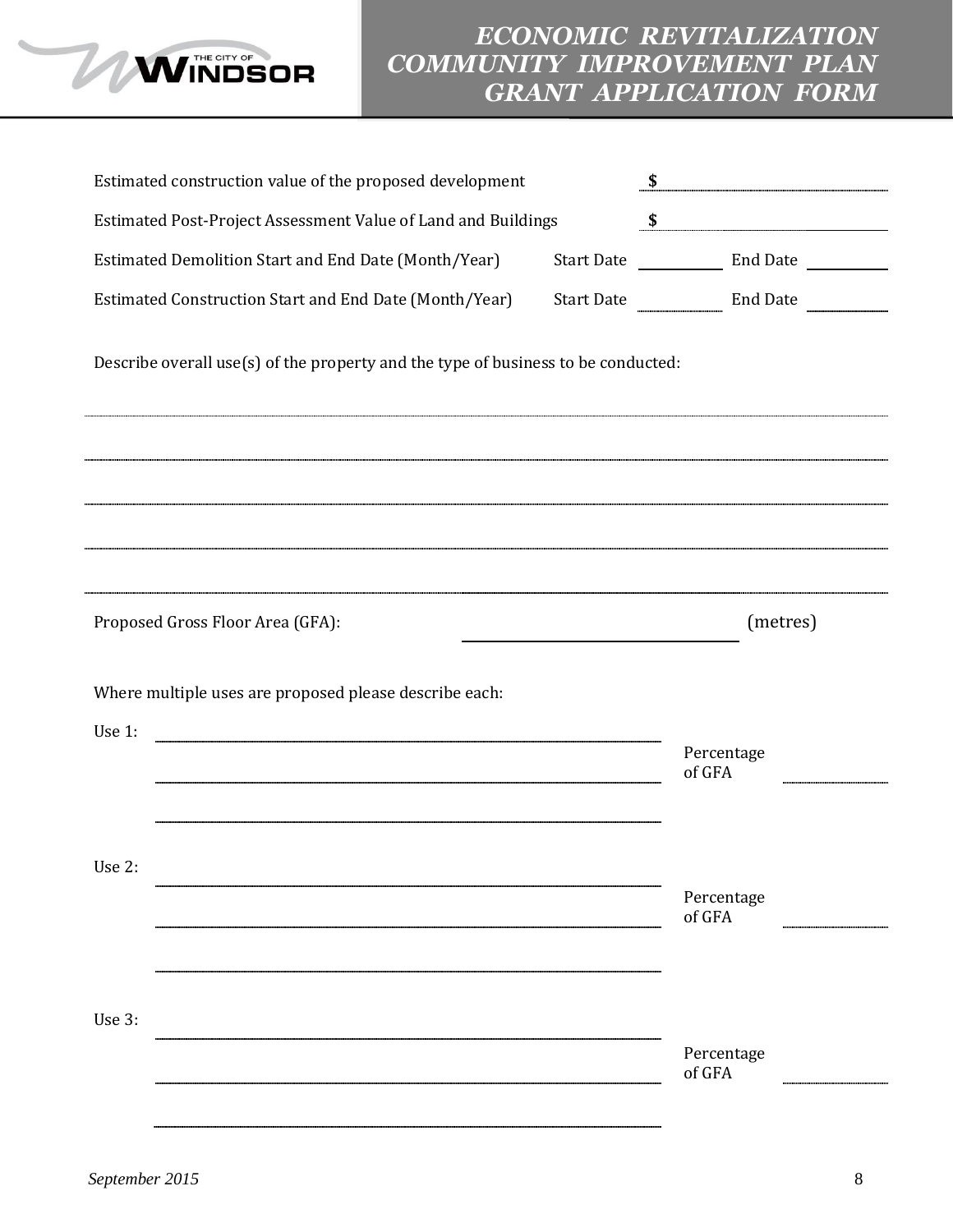

# *ECONOMIC REVITALIZATION COMMUNITY IMPROVEMENT PLAN GRANT APPLICATION FORM*

| Is this a multi-phase development?                                      | $\Box$ Yes | $\Box$ No                                                                                                   |
|-------------------------------------------------------------------------|------------|-------------------------------------------------------------------------------------------------------------|
| If yes, please provide a brief description of the phasing plan:         |            |                                                                                                             |
|                                                                         |            |                                                                                                             |
|                                                                         |            |                                                                                                             |
| viable and what measurable public benefit the development will provide. |            | Please provide a description of why a financial assistance is required to make the development economically |
|                                                                         |            |                                                                                                             |
|                                                                         |            |                                                                                                             |
|                                                                         |            |                                                                                                             |
|                                                                         |            |                                                                                                             |
|                                                                         |            |                                                                                                             |
|                                                                         |            |                                                                                                             |
|                                                                         |            |                                                                                                             |
|                                                                         |            |                                                                                                             |
|                                                                         |            |                                                                                                             |
|                                                                         |            |                                                                                                             |
|                                                                         |            |                                                                                                             |

# **G. Estimate of Eligible Costs**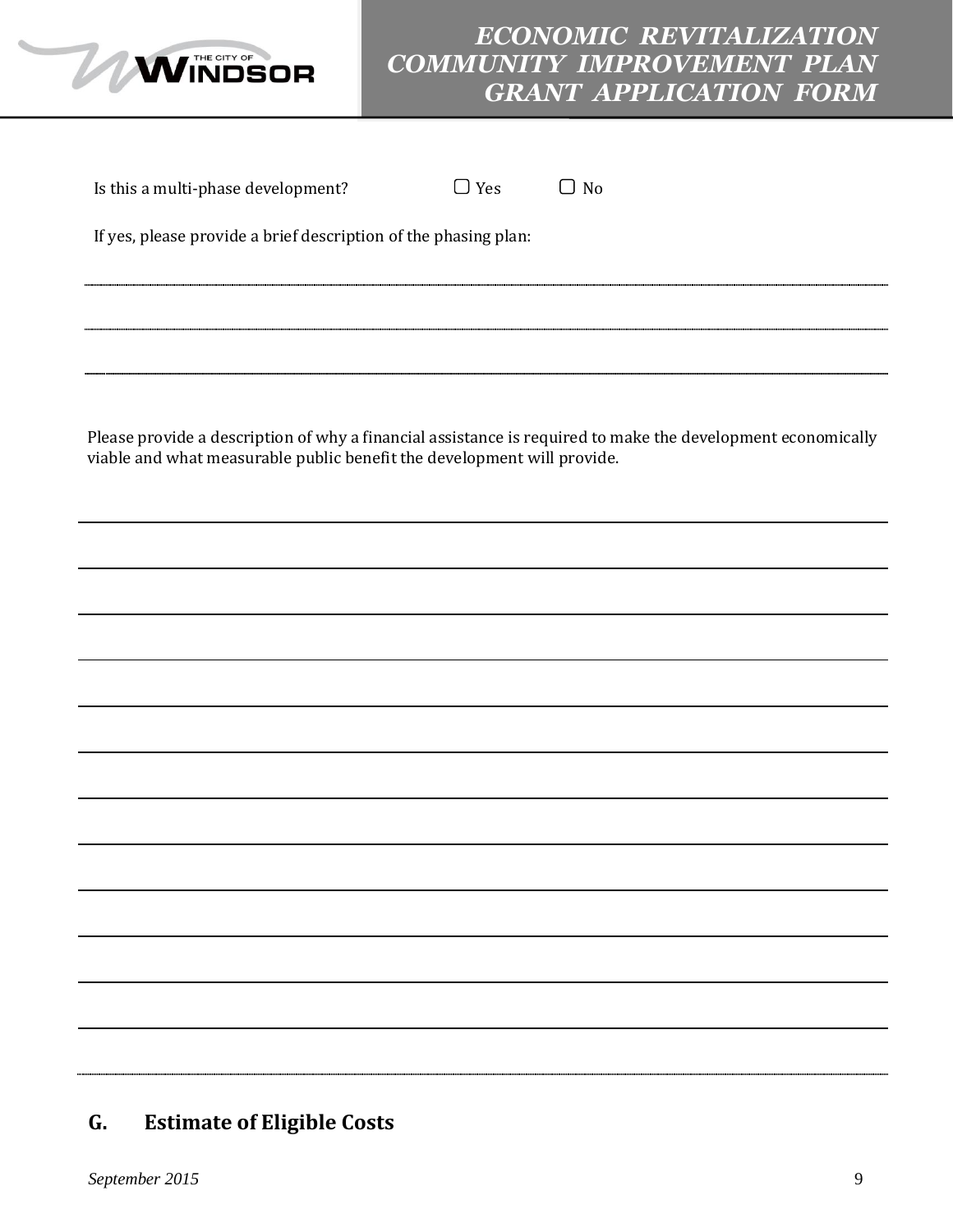

|    | Provide an estimate of eligible costs <sup>1</sup> as shown below.                                                                                                                                                                                                                                                                                                                                                                                                  |    |                                  |  |  |
|----|---------------------------------------------------------------------------------------------------------------------------------------------------------------------------------------------------------------------------------------------------------------------------------------------------------------------------------------------------------------------------------------------------------------------------------------------------------------------|----|----------------------------------|--|--|
|    | <b>Eligible Cost Item</b>                                                                                                                                                                                                                                                                                                                                                                                                                                           |    | Actual/<br><b>Estimated Cost</b> |  |  |
| 1. | New building construction                                                                                                                                                                                                                                                                                                                                                                                                                                           | \$ |                                  |  |  |
| 2. | <b>Building Rehabilitation and Retrofit Works</b>                                                                                                                                                                                                                                                                                                                                                                                                                   | \$ |                                  |  |  |
| 3. | <b>Building Demolition</b>                                                                                                                                                                                                                                                                                                                                                                                                                                          | \$ |                                  |  |  |
| 4. | Costs associated with meeting Leadership in Energy and Environmental Design<br>(LEED) standards                                                                                                                                                                                                                                                                                                                                                                     | \$ |                                  |  |  |
| 5. | Development application fees, building permit fees, and studies or reports related<br>to eligible applications (i.e. application for Official Plan Amendment, Zoning By-<br>law Amendment, Minor Variance or Permission, Consent, Site Plan<br>Approval/Amendment/Modification/Termination, Plan of Subdivision /<br>Condominium, Condominium Conversion, Part Lot Control Exemption, Removal<br>of the "H" Holding Symbol, Demolition Permit, and Building Permit) | \$ |                                  |  |  |
| 6. | Upgrading on-site infrastructure including water services, sanitary sewers and<br>stormwater management facilities                                                                                                                                                                                                                                                                                                                                                  | \$ |                                  |  |  |
| 7. | Constructing/upgrading off-site infrastructure including roads, water services,<br>sanitary sewers, stormwater management facilities, electrical/gas utilities, where<br>this is required to permit remediation, rehabilitation and/or adaptive reuse of<br>property that is subject of the application                                                                                                                                                             | \$ |                                  |  |  |
|    | Total Eligible Costs Eligible for a Rehabilitation Grant (Sum Costs 1-9 above)                                                                                                                                                                                                                                                                                                                                                                                      | \$ |                                  |  |  |

**Note:** Estimates for cost items 1, 2, 3, 6, and 7 must be prepared by a bona fide contractor. Costs associated with item 4 must be prepared by a certified LEED specialist.

### **H. Other Sources of Funds**

**MINDSOR** 

| Municipalities, etc). | Have you applied for or will you be obtaining any other sources of<br>government funding? (e.g. Federal, Provincial, Federation of Canadian | $\vert$ Yes | ⊥ No |
|-----------------------|---------------------------------------------------------------------------------------------------------------------------------------------|-------------|------|
|                       | If Yes, please list other sources and amounts of government funding.                                                                        |             |      |
| Program               | Approval No.                                                                                                                                |             |      |
| Program               | Approval No.                                                                                                                                |             |      |

### **I. Applicable Grant Program and Required Application Attachments (Office Use Only)**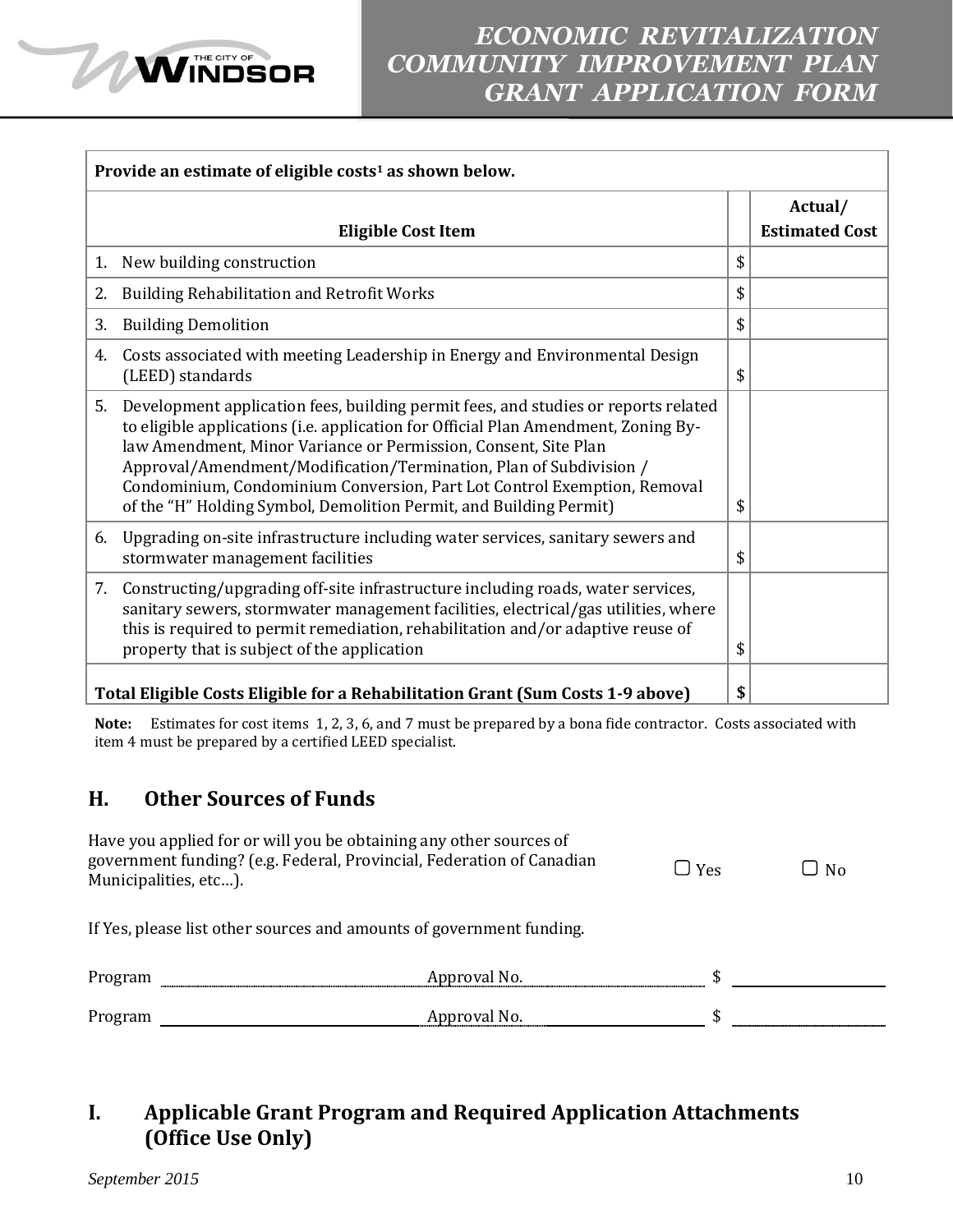Applicable Grant Program:

**WINDSOR** 

| <b>Business Development Grant</b>             |  |
|-----------------------------------------------|--|
| <b>Business Retention and Expansion Grant</b> |  |
| Small Business Investment Grant               |  |
| Development Charges Grant                     |  |

Please attach the following documents to this application (City staff to indicate what is required at a pre-consultation meeting):

|                                                        | Required | Submitted |
|--------------------------------------------------------|----------|-----------|
| <b>Property Deed</b>                                   |          |           |
| Site Plan                                              |          |           |
| <b>Architectural / Construction Drawings</b>           |          |           |
| <b>Business Plan</b>                                   |          |           |
| Cost Estimates<br>(prepared by a bona fide contractor) |          |           |
|                                                        |          |           |

### **J. Sworn Declaration**

I/WE HEREBY APPLY for a grant under this program.

I/WE HEREBY AGREE to abide by the terms and conditions of the Economic Revitalization Community Improvement Plan.

I/WE HEREBY AGREE to enter into and abide by an agreement with the City that specifies the terms and conditions of the applicable grant program.

I/WE HEREBY AGREE to abide by the terms and conditions of the agreement.

I/WE HEREBY CERTIFY that the information contained in this application is true, correct and complete in every respect and may be verified by the City by such inquiry as it deems appropriate, including inspection of the property for which this application is being made.

I/WE HEREBY AGREE that if any statements or information in this application or submitted in support of this application are untrue, misleading or there is a material omission, the application may be rejected or not approved, or the grant may be delayed, reduced, cancelled or repayment of the grant may be required.

I/WE HEREBY AGREE that the grant may be delayed, reduced, cancelled or repayment of the grant may be required if the eligible works are not completed or not completed as approved.